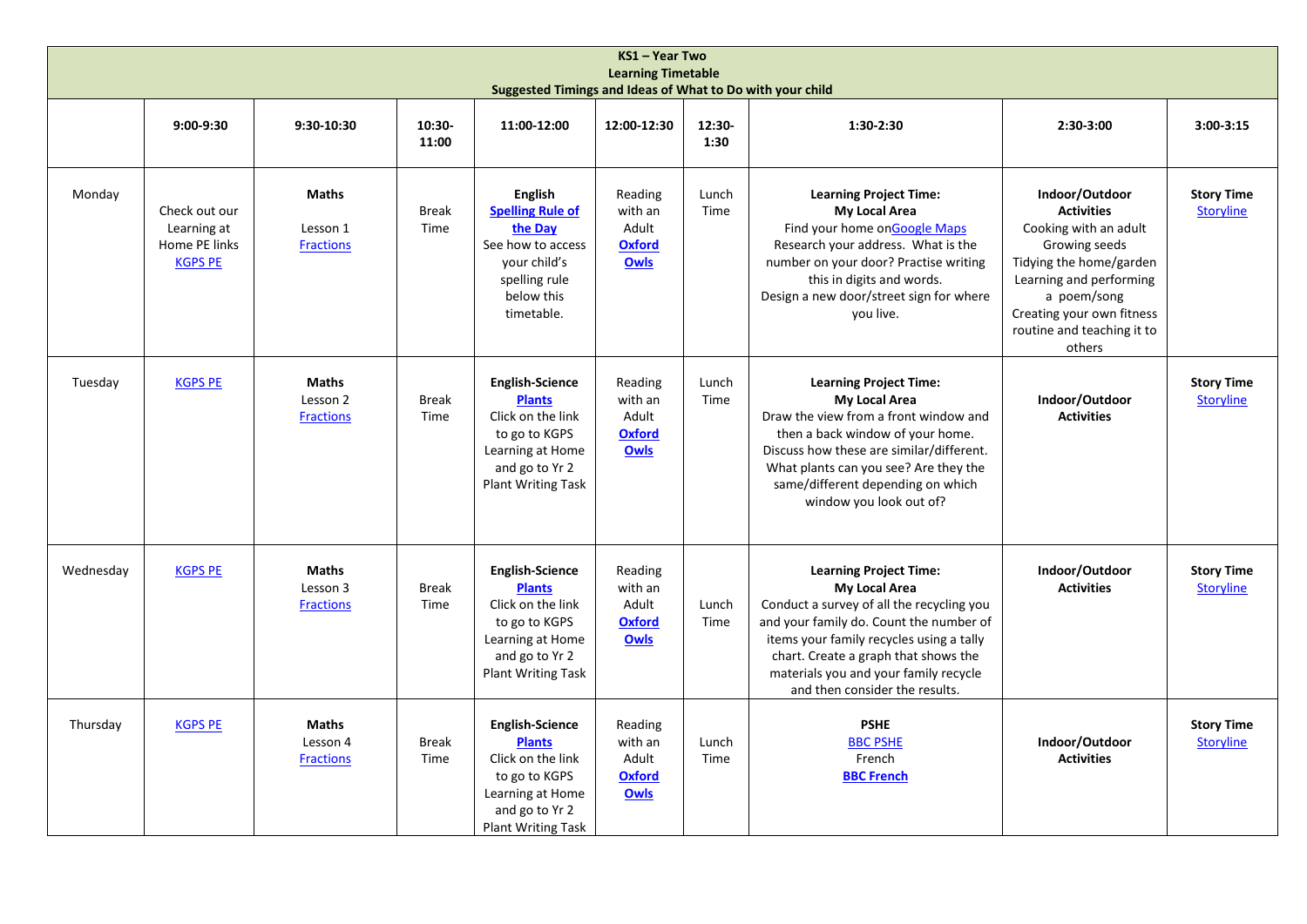| Friday<br><b>Maths</b><br>Reading<br><b>English</b><br><b>KGPS PE</b><br>Lunch<br>Time<br>with an<br>Indoor/Outdoor<br>Practise five/ten<br>Break<br>Lesson 5<br><b>Learning Project Time:</b><br>Adult<br>Time<br>spellings from<br>My Local Area<br><b>Activities</b><br><b>Fractions</b><br>Create a model of your home using<br><b>Oxford</b><br>your list in your<br>Owls<br>recycled materials.<br>school planner<br>and aim to<br>include them in<br>your writing in<br><b>Pobble</b> | <b>Story Time</b><br>Storyline |
|----------------------------------------------------------------------------------------------------------------------------------------------------------------------------------------------------------------------------------------------------------------------------------------------------------------------------------------------------------------------------------------------------------------------------------------------------------------------------------------------|--------------------------------|

# **Additional Learning Resources that families may want to engage with:**

# **Oxford Owl for reading, spelling and maths:**

• Time to read! Why not read one of the e-books from the book library. Log in to choose a book. You can read a wider range of books and select one for your age band or challenge yourself with one above. **Use the log in and password details sent via parent mail**. There is also extra spelling and grammar practice too!

### Click:<https://www.oxfordowl.co.uk/>

- Select log in
- When the website opens, select "My class login"



Enter username and password and choose from options available to read an e-book

Practise spelling rule! To access the spelling rule please click the link below and then follow these steps.

### Click:<https://www.oxfordowl.co.uk/>

- My Class Login.
- Read, Write Inc Spelling
- Extra Practice Zone
- Year Group
- Click on 'Activity' to open up a spelling rule. Practise one spelling rule each time.

# **Pobble 365 - for Creative writing:**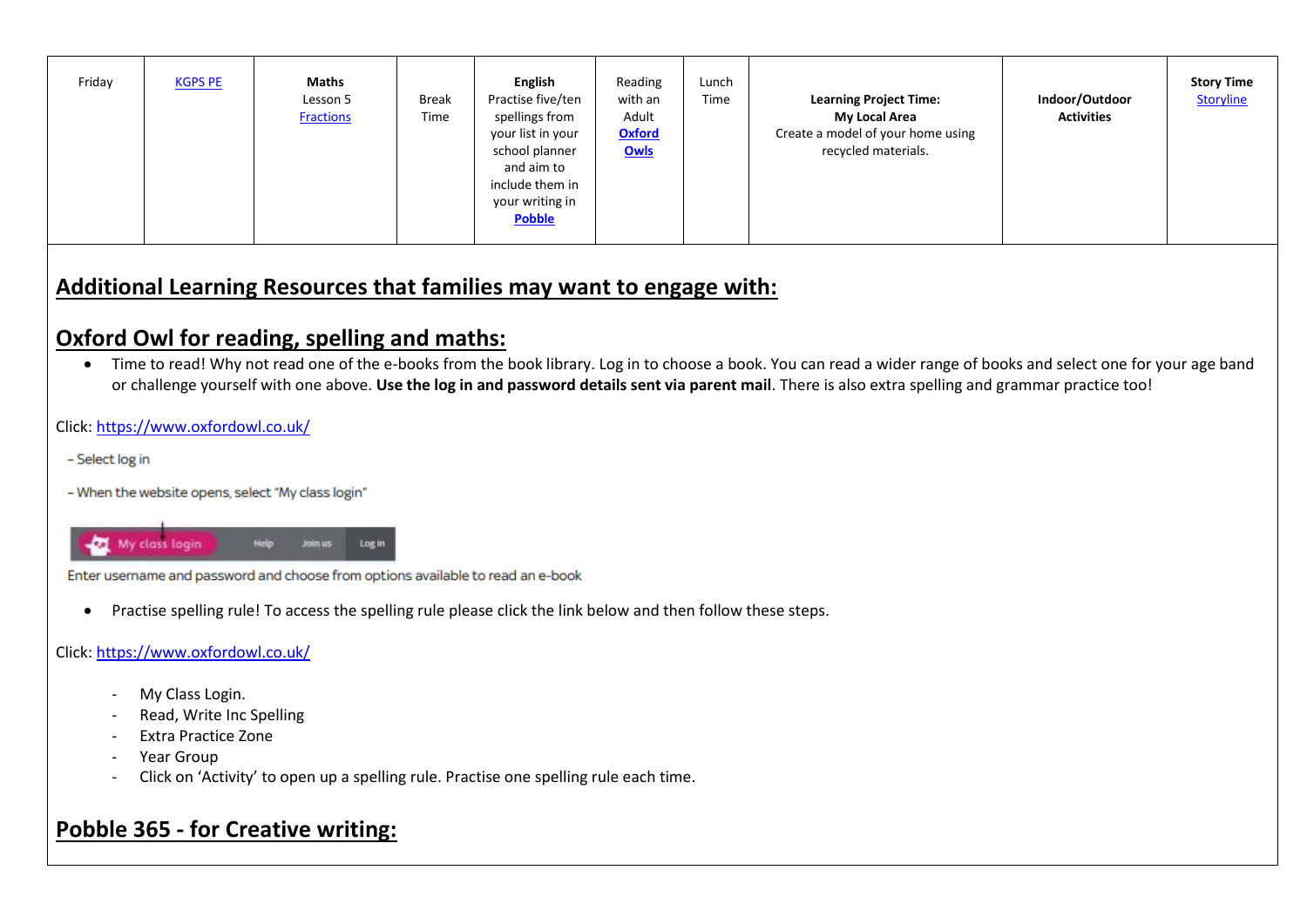Why not escape from your daily routine and immerse yourself into an imaginary world! Use the fantastic pictures in the Pobble 365 link below to write your own story! Bring it to school to share with your class. <http://www.pobble365.com/>

### **Mathematics:**

- Click on the WRM link, go to the lesson for each day, watch the video with your child and then have a go at solving the problems.
- In order to help develop your child's fluency with number, encourage them to practise their number facts daily. The following websites will help support this. Hit the [Button](https://www.topmarks.co.uk/maths-games/hit-the-button) [Daily Arithmetic](https://www.topmarks.co.uk/maths-games/daily10)
- Solve a maths problem and submit your solution! **<https://nrich.maths.org/>**

# **Revision and learning interesting facts:**

 Use BBC Bitesize to help with your homework, revision and learning. Find free videos, step-by-step guides, activities and quizzes by level and subject. <https://www.bbc.co.uk/bitesize/levels/z3g4d2p>

Watch CBBCNewsround and discuss current affairs.

**[CBBCNewsround](https://www.bbc.co.uk/newsround)** 

 Learn a poem and perform it to an audience. Write your own poem! [Poetry4kids](https://www.poetry4kids.com/)

# **Learning Project - to be done throughout the week : My Local Area**

**The project this week aims to provide opportunities for your child to learn more about the area in which they live. Learning may focus on your local area, famous people, key landmarks and links to your city.**

### **To develop knowledge of the location of significant places:**

Ask your child to look at where they live. What can they see outside the window in the front of their house? At the back of their house? What could they find near them? Find a map and see if they can find Birmingham. Do they know the name of their street? Can they create a street sign with their street name?

**My address:** Support your child to find out your address. Can they find the number on your door? Can they write the number in digits and words? Ask them to try writing the number using crayons and paint. Can they write a postcard or letter to a teacher at school? They could tell their teacher about where they live and things about their local area.

**My house:** Discuss with your child what their house looks like inside and outside. How many bedrooms does it have? Who has the biggest bedroom? Who has the smallest? Ask them to look outside their window and see if they can spot a house different to their own. Can they draw their house? How many windows at the front? How many windows at the back? Do you have one door or two? In a special bag - could you (with adult support) place things that make it your home? Why would you pick those items?